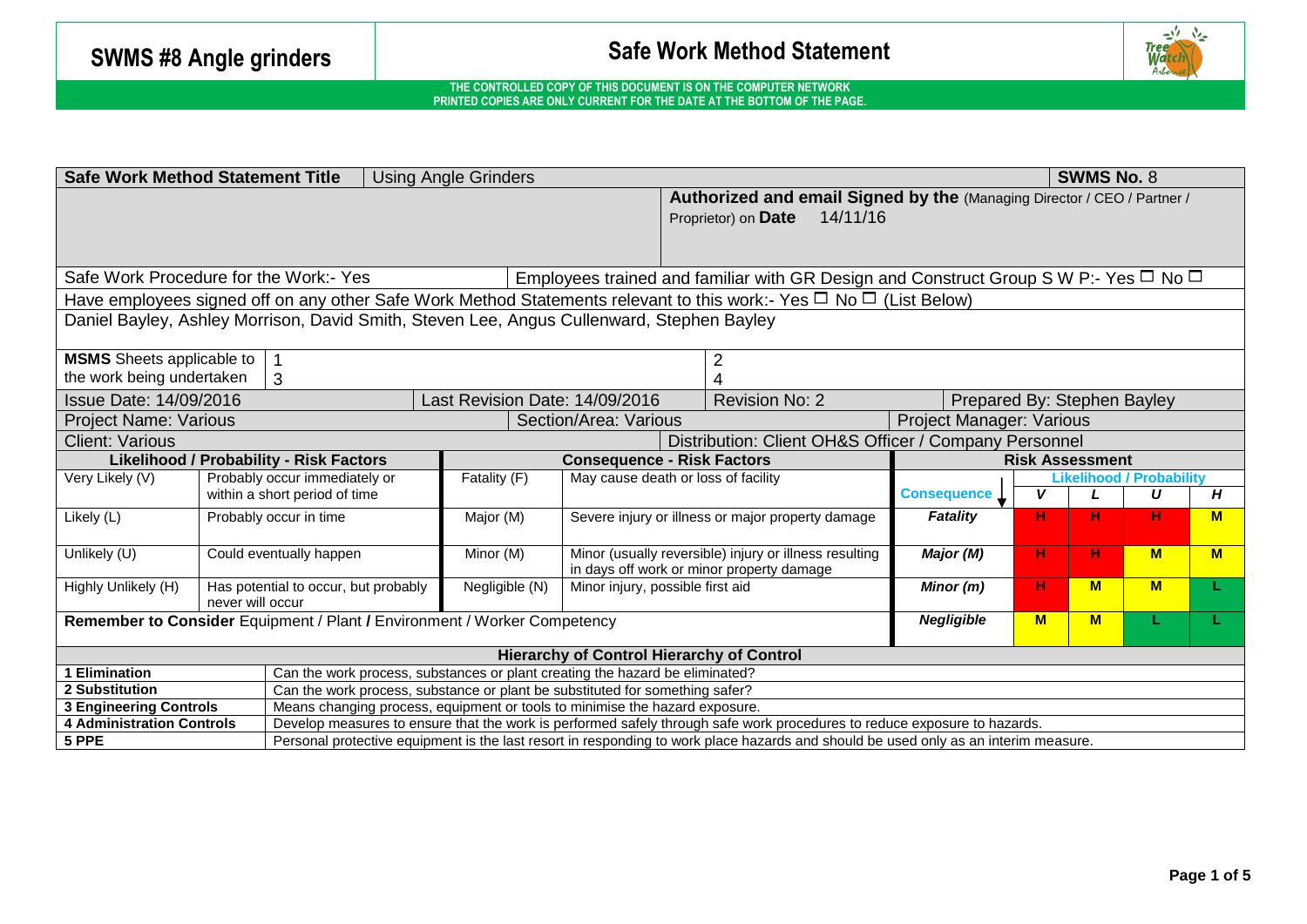### SWMS #8 Angle grinders **SAFF Angle Statement** Safe Work Method Statement



| <b>Work Method / Task Description</b>                                                  | <b>Hazards</b>                                                                                                | <b>Risk</b>  | <b>Risk Control Measures</b>                                                                                                                                                                                                                                                                                                                                                                                                                                                                                                                                              | <b>Responsible Person</b>                                 |
|----------------------------------------------------------------------------------------|---------------------------------------------------------------------------------------------------------------|--------------|---------------------------------------------------------------------------------------------------------------------------------------------------------------------------------------------------------------------------------------------------------------------------------------------------------------------------------------------------------------------------------------------------------------------------------------------------------------------------------------------------------------------------------------------------------------------------|-----------------------------------------------------------|
| List the tasks required to perform the activity<br>in the sequence in which they occur | Against each task list the Hazards<br>that could result in injury when the<br>task is performed by the worker | <b>Score</b> | List the Control measures required to eliminate or minimize the workers<br>exposure to each identified hazard                                                                                                                                                                                                                                                                                                                                                                                                                                                             | with responsibility for control<br>measure implementation |
| Working outdoors                                                                       | Personnel are exposed to<br>excessive ultra violet light<br>without adequate<br>protection.                   | M            | Suitable clothing, hats, glasses should be used to<br>reduce exposure<br>All employees to apply SPF 30+ sunscreen at the<br>beginning of the day and reapply every 2 hours                                                                                                                                                                                                                                                                                                                                                                                                | Supervisor<br>Employee                                    |
| Manual handling                                                                        | Excessive manual handling<br>could lead to muscular<br>skeletal injury.                                       | M            | Use mechanical aids ie forklift<br>$\bullet$<br>Lift with correct posture and do not try to lift something<br>too heavy<br>Request help when lifting heavy loads<br>$\bullet$                                                                                                                                                                                                                                                                                                                                                                                             | Supervisor<br>Employee                                    |
| Personal protective equipment<br>required for this activity                            | Personal injuries                                                                                             | Н            | Hi visibility clothing<br>$\bullet$<br>Safety footwear<br>$\bullet$<br>Safety helmet as required<br>Wide vision goggles or safety spectacles and a face<br>shield<br>Hearing protection<br>$\bullet$<br>A hood for extra protection against particles rebounding<br>in a confined space<br>Gloves                                                                                                                                                                                                                                                                         | Supervisor<br>Employee                                    |
| Check equipment                                                                        | <b>Electrical hazards</b>                                                                                     | H            | The angle grinder has been inspected and tagged by an<br>electrician at the required three-monthly interval if it is<br>used for construction work, and at least once every<br>twelve months for other work<br>A safety switch or residual current device (RCD) is<br>always used<br>All electric leads should be intact with no damage to<br>insulation.<br>All outside sheathing properly secured by retaining rings<br>$\bullet$<br>on plugs, no internal wires showing.<br>Check the disc for defects or damage<br>$\bullet$<br>All adjusting screws should be tight. | Employee                                                  |
| Prepare the work                                                                       | Slips, trips, sprains &<br>strains                                                                            | M            | Check work is properly supported and won't slide or<br>$\bullet$<br>move.<br>Check cut will be clear of supports.                                                                                                                                                                                                                                                                                                                                                                                                                                                         | Employee                                                  |
| Prepare the work                                                                       | Slips, trips, sprains &                                                                                       | M            | Check cut-off will fall safely or will be supported.<br>$\bullet$                                                                                                                                                                                                                                                                                                                                                                                                                                                                                                         | Employee                                                  |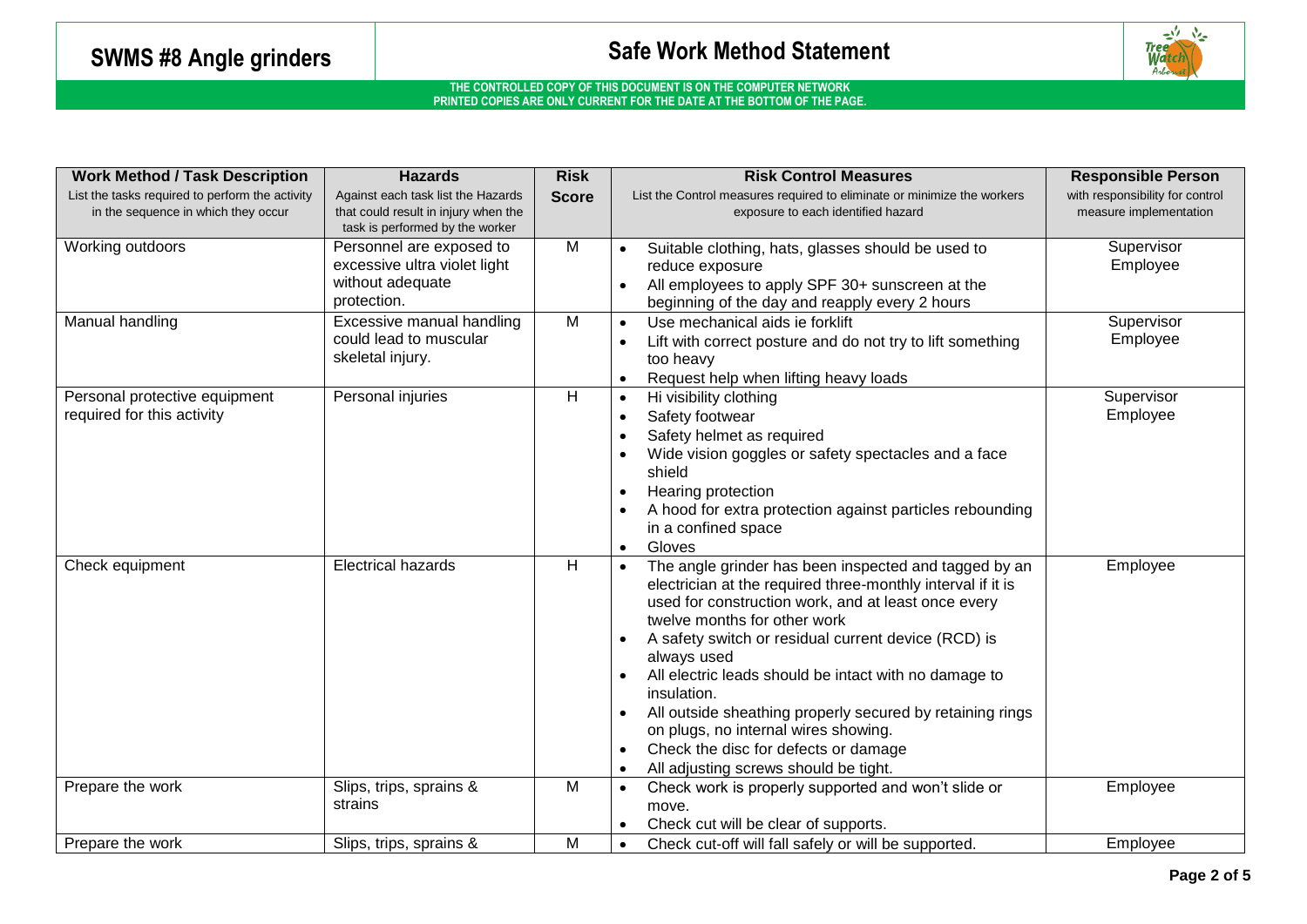# **SWMS #8 Angle grinders Safe Work Method Statement**



|                                                 | strains                                           |                                                                         |                                                            | $\bullet$                                                                                         | Check electric cord will reach along the cut.            |                                                                 |                                 |
|-------------------------------------------------|---------------------------------------------------|-------------------------------------------------------------------------|------------------------------------------------------------|---------------------------------------------------------------------------------------------------|----------------------------------------------------------|-----------------------------------------------------------------|---------------------------------|
|                                                 |                                                   |                                                                         |                                                            |                                                                                                   | Check floor is clear of obstructions and debris.         |                                                                 |                                 |
|                                                 |                                                   |                                                                         |                                                            |                                                                                                   |                                                          |                                                                 |                                 |
| <b>Work Method / Task Description</b>           |                                                   | <b>Hazards</b>                                                          |                                                            |                                                                                                   |                                                          | <b>Risk Control Measures</b>                                    | <b>Responsible Person</b>       |
| List the tasks required to perform the activity |                                                   | Against each task list the Hazards                                      | <b>Risk</b>                                                |                                                                                                   |                                                          | List the Control measures required to eliminate or minimize the | with responsibility for control |
| in the sequence in which they occur             |                                                   | that could result in injury when the<br>task is performed by the worker | <b>Score</b>                                               |                                                                                                   |                                                          | workers exposure to each identified hazard                      | measure implementation          |
| Prepare the work                                | Slips, trips, sprains &                           |                                                                         | M                                                          |                                                                                                   |                                                          | Operator position must be comfortable, no reaching or off       | Employee                        |
|                                                 | strains                                           |                                                                         |                                                            |                                                                                                   | balance.                                                 |                                                                 |                                 |
|                                                 |                                                   |                                                                         |                                                            | $\bullet$                                                                                         | Get assistance to add hold work if necessary.            |                                                                 |                                 |
|                                                 |                                                   |                                                                         |                                                            | $\bullet$                                                                                         | Check dust will not go where it is not wanted.           |                                                                 |                                 |
|                                                 |                                                   |                                                                         |                                                            | $\bullet$                                                                                         | Prepare a spot to put the grinder down after each cut.   |                                                                 |                                 |
| Prepare yourself                                |                                                   | Noise, dust (eyes, inhaling),                                           | M                                                          | $\bullet$                                                                                         |                                                          | Use P.P.E including eye and hearing protection, and safety      | Employee                        |
|                                                 | falling off-cuts                                  |                                                                         |                                                            |                                                                                                   | footwear.                                                |                                                                 |                                 |
| Using the grinder                               | Cuts & other injuries from<br>blade/cutting wheel |                                                                         | $\overline{H}$                                             | At this stage leads should be plugged in, power turned on<br>and P.P.E worn and ready to proceed. |                                                          | Employee                                                        |                                 |
|                                                 |                                                   |                                                                         |                                                            |                                                                                                   | Locate electric cord away from work, over the right      |                                                                 |                                 |
|                                                 | Sharp edges and burrs                             |                                                                         | H                                                          | shoulder and away from the area to be cut.                                                        |                                                          |                                                                 |                                 |
|                                                 |                                                   |                                                                         |                                                            |                                                                                                   | Check natural limits of movement to ensure cord is free  |                                                                 |                                 |
|                                                 | Wheels 'run on' after                             |                                                                         | H                                                          |                                                                                                   | and doesn't restrict movement.                           |                                                                 |                                 |
|                                                 | switching off                                     |                                                                         |                                                            |                                                                                                   |                                                          |                                                                 |                                 |
|                                                 | Eye injuries                                      |                                                                         |                                                            |                                                                                                   |                                                          |                                                                 |                                 |
| Position the grinder<br>Slips trips             |                                                   |                                                                         | M                                                          | $\bullet$                                                                                         | Place grinder loose on work.                             |                                                                 | Employee                        |
|                                                 |                                                   |                                                                         |                                                            | Check your position so that the cut can be<br>$\bullet$                                           |                                                          |                                                                 |                                 |
|                                                 |                                                   |                                                                         |                                                            | completed without unnecessary repositioning of the feet &                                         |                                                          |                                                                 |                                 |
|                                                 |                                                   |                                                                         |                                                            |                                                                                                   | without overreaching                                     |                                                                 |                                 |
| Make the cut<br>Slips trips                     |                                                   |                                                                         | H                                                          |                                                                                                   |                                                          | Press trigger - operator should be ready to counter any         | Employee                        |
|                                                 | <b>Hot Metal</b>                                  |                                                                         |                                                            |                                                                                                   |                                                          | kick. When the grinder is switched on, both hands must be       |                                 |
|                                                 |                                                   |                                                                         | H                                                          | used on the designated areas of the tool to ensure                                                |                                                          |                                                                 |                                 |
|                                                 |                                                   |                                                                         |                                                            | maximum grip and control of the grinder.                                                          |                                                          |                                                                 |                                 |
|                                                 | Entanglement                                      |                                                                         | H                                                          |                                                                                                   |                                                          |                                                                 |                                 |
| At end of cut<br>Slips, trips, sprains, strains |                                                   | H                                                                       |                                                            | Take finger off trigger as soon as grinder is no longer                                           |                                                          | Employee                                                        |                                 |
|                                                 | & cuts                                            |                                                                         |                                                            | cutting.                                                                                          |                                                          |                                                                 |                                 |
|                                                 |                                                   |                                                                         |                                                            | $\bullet$                                                                                         | Ensure the blade has stopped before resting the grinder. |                                                                 |                                 |
|                                                 |                                                   |                                                                         |                                                            | Switch off power to the grinder off when not in use.                                              |                                                          |                                                                 |                                 |
| <b>Personnel Qualifications and Experience</b>  |                                                   |                                                                         |                                                            | <b>Personnel Duties and Responsibilities</b>                                                      |                                                          | <b>Training Required to Complete Work</b>                       |                                 |
| Construction OH&S induction (White Card)        |                                                   |                                                                         | Supervisor to carry out daily inspections of work site for |                                                                                                   |                                                          | Supervisor to be appropriately trained, qualified and           |                                 |
| Company OH&S induction                          |                                                   | hazards.                                                                |                                                            |                                                                                                   |                                                          | competent in OH&S.                                              |                                 |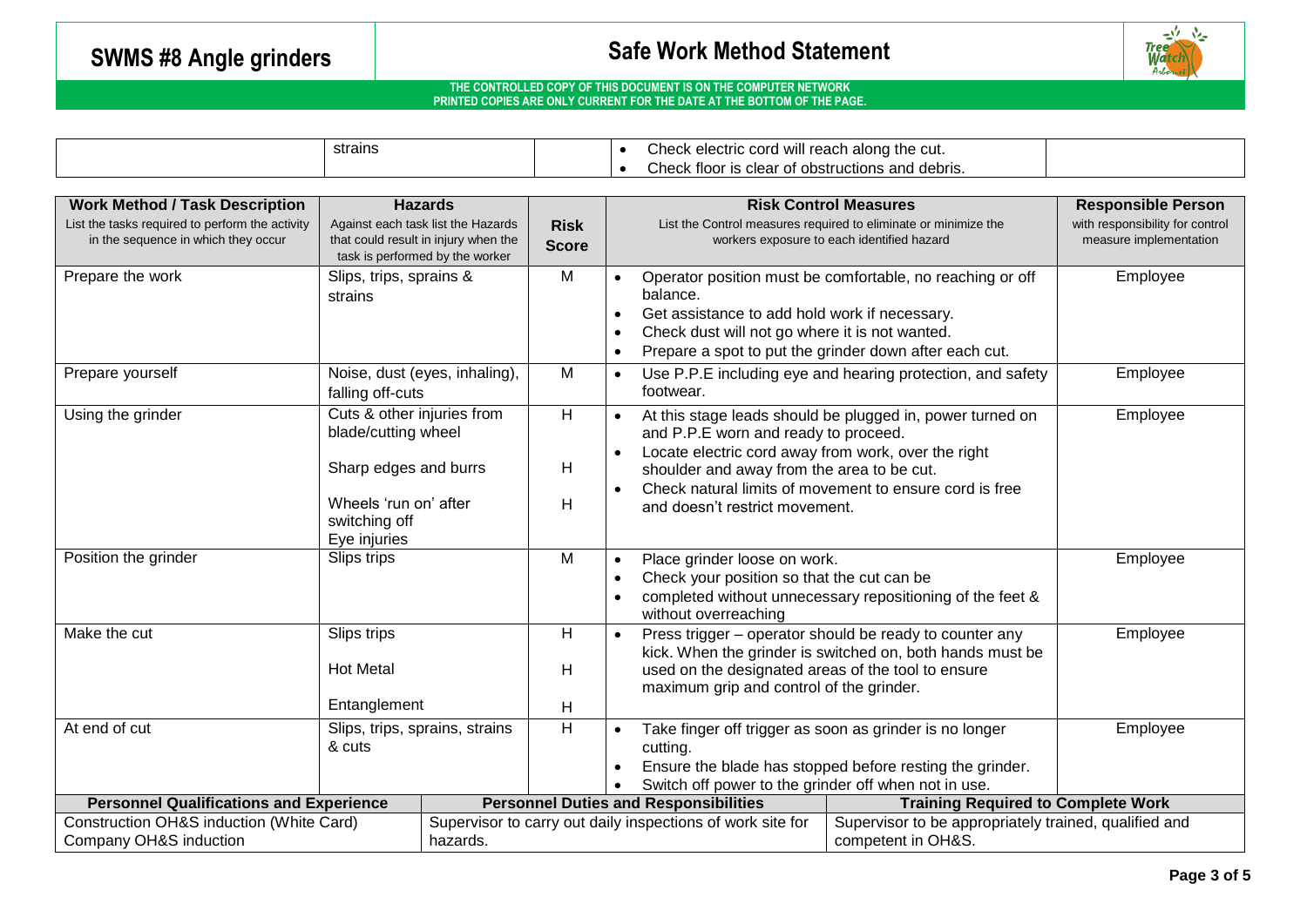# **SWMS #8 Angle grinders SWMS #8 Angle grinders Safe Work Method Statement**



| Site specific induction                       | Personal Protective Equipment (PPE) to be worn at all   | <sup>1</sup> Supervisor to be trained in risk identification risk |  |  |
|-----------------------------------------------|---------------------------------------------------------|-------------------------------------------------------------------|--|--|
|                                               | times on site.                                          | assessment and risk control                                       |  |  |
| Tradesman and others trained and competent in | All personnel to maintain tidy work area on site at all | On the job skills training to be conducted by Supervisor to       |  |  |
| I the use of hand tools.                      | tımes.                                                  | personnel                                                         |  |  |

| <b>Personnel Qualifications and Experience</b>                                 | <b>Personnel Duties and Responsibilities</b>            |                                                         | <b>Training Required to Complete Work</b>                                   |                                                                               |  |
|--------------------------------------------------------------------------------|---------------------------------------------------------|---------------------------------------------------------|-----------------------------------------------------------------------------|-------------------------------------------------------------------------------|--|
|                                                                                | Barricading to be used as appropriate to protect others |                                                         |                                                                             |                                                                               |  |
|                                                                                | from grinding operations.                               |                                                         |                                                                             |                                                                               |  |
| Engineering Details / Certificates / WorkSafe Approvals / Australian Standards |                                                         | Referenced - Guidance Notes / Regulations / Legislation |                                                                             |                                                                               |  |
| AS/NZS 1336:1997 Recommended practices for occupational eye protection         |                                                         |                                                         | Occupational Health and Safety Act 2004 & all OH&S Acts within other States |                                                                               |  |
| AS/NZS 1337:1992 Eye protectors for industrial applications                    |                                                         |                                                         |                                                                             | Occupational Health and Safety Regulations 2007 & all OH&S Regulations within |  |
| AS/NZS 1715:1994 Selection, use and maintenance of respiratory protective      |                                                         | other States                                            |                                                                             |                                                                               |  |
| devices                                                                        |                                                         |                                                         |                                                                             |                                                                               |  |
| AS/NZS 1716:2003 Respiratory protective devices                                |                                                         |                                                         |                                                                             |                                                                               |  |
| AS/NZS 2161.2:1998 Occupational protective gloves - General requirements       |                                                         |                                                         |                                                                             |                                                                               |  |
| AS 1470 Health and Safety at Work - Principles and Practices                   |                                                         |                                                         |                                                                             |                                                                               |  |
| AS/NZS 3760 In-Service safety inspection and testing of electrical equipment   |                                                         |                                                         |                                                                             |                                                                               |  |
| <b>Plant / Equipment</b>                                                       |                                                         |                                                         | <b>Maintenance Checks</b>                                                   |                                                                               |  |
|                                                                                |                                                         |                                                         | Grinders to be inspected prior to use for damage etc.                       |                                                                               |  |
|                                                                                |                                                         |                                                         | Ensue the grinder has a current electrical test and tag attached            |                                                                               |  |
| <b>Responsible Person (Supervisor Foreman)</b>                                 | <b>Name: Various</b>                                    |                                                         |                                                                             |                                                                               |  |
|                                                                                |                                                         |                                                         |                                                                             |                                                                               |  |
|                                                                                |                                                         |                                                         |                                                                             |                                                                               |  |
|                                                                                |                                                         |                                                         |                                                                             |                                                                               |  |
|                                                                                |                                                         |                                                         |                                                                             |                                                                               |  |
|                                                                                |                                                         |                                                         |                                                                             |                                                                               |  |
|                                                                                |                                                         |                                                         |                                                                             |                                                                               |  |
|                                                                                |                                                         |                                                         |                                                                             |                                                                               |  |
|                                                                                |                                                         |                                                         |                                                                             |                                                                               |  |
|                                                                                |                                                         |                                                         |                                                                             |                                                                               |  |
|                                                                                |                                                         |                                                         |                                                                             |                                                                               |  |
|                                                                                |                                                         |                                                         |                                                                             |                                                                               |  |
|                                                                                |                                                         |                                                         |                                                                             |                                                                               |  |
|                                                                                |                                                         |                                                         |                                                                             |                                                                               |  |
|                                                                                |                                                         |                                                         |                                                                             |                                                                               |  |
|                                                                                |                                                         |                                                         |                                                                             |                                                                               |  |
|                                                                                |                                                         |                                                         |                                                                             |                                                                               |  |
|                                                                                |                                                         |                                                         |                                                                             |                                                                               |  |
|                                                                                |                                                         |                                                         |                                                                             |                                                                               |  |